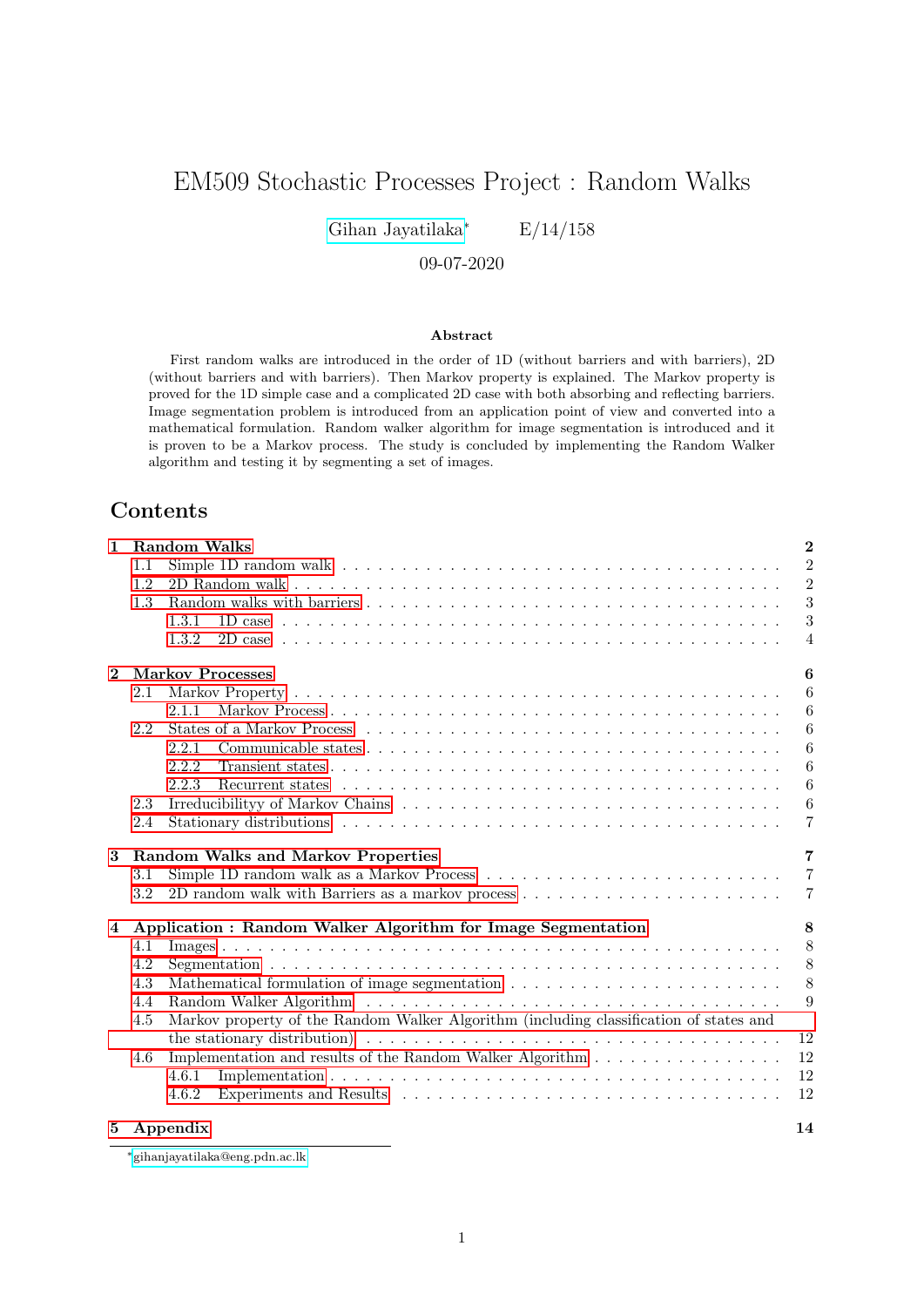## <span id="page-1-0"></span>1 Random Walks

This section introduces random walks in an intuitive point of view and formally defines them. Later we look into different types of random walks and barrier conditions.

Random walks refers to a kind of random processes where the current state is defined by the sum of random steps. Another way of looking at random walks is as the path traversed while making random steps. The simplest form of Random walks are one dimensional walks along the number line  $(\mathbb{Z})$  with unit steps on either direction  $(\pm 1)$  chosen at random from an uniform distribution. More complicated random walks can be introduced starting form here by generalizing the space being traversed to 2D or N-D, allowing steps in other directions and different distances. Furthermore, random walks can be picking steps out of different probability distributions other than uniform distributions (such as Gaussian, Poisson, etc:). In addition to unbounded spaces listed above, random walks can happen in bounded spaces as well. The boundaries themselves can be of different shapes and have different properties such reflecting, absorbing, etc:

#### <span id="page-1-1"></span>1.1 Simple 1D random walk

The simplest of random walks, 1D infinite length integer line walk can be defined as below.



Figure 1: 1D Simple Random walk

Assume that a particle's position at time t is given by  $Y_t \in \mathbb{Z}$  and  $Y_0 = 0$  (the starting position is at the zero). The particle moves along the number line in integer steps  $X_t$ .  $t \in \mathbb{Z}, t \geq 0$ .  $Y_t$  is given by,

$$
Y_t = Y_0 + \sum_{\tau=1}^{\tau=t} X_\tau
$$

Since  $Y_0 = 0$ ,

$$
Y_t = \sum_{\tau=1}^{\tau=t} X_\tau
$$

 $X_t$  is picked from  $-1$ , 1 with equal probability.

$$
X_t \sim U(\{-1,+1\})
$$

$$
p(X_t = -1) = p(X_t = 1) = 0.5
$$

This gives rise to the probability distribution for  $Y_{t+1}$  as,

<span id="page-1-3"></span>
$$
p(Y_{t+1} = Y_t + 1) = p(Y_{t+1} = Y_t - 1) = 0.5
$$
\n<sup>(1)</sup>

This is illustrated in Figure [1](#page-1-3)

#### <span id="page-1-2"></span>1.2 2D Random walk

We can try to extend the idea of 1D random walk to it's 2D version.

The space being walked upon ( $\mathbb Z$  in the 1D case) is being extended to a 2D grid  $\mathbb Z^2$  in this case. While there was only two possible steps  $(\pm 1)$  in 1D case, we have 4 possible steps  $(\pm 1$  in either dimension) in the 2D case. We can define the random process as,

$$
X_t \in \{(1,0), (-1,0), (0,1), (0,-1)\}
$$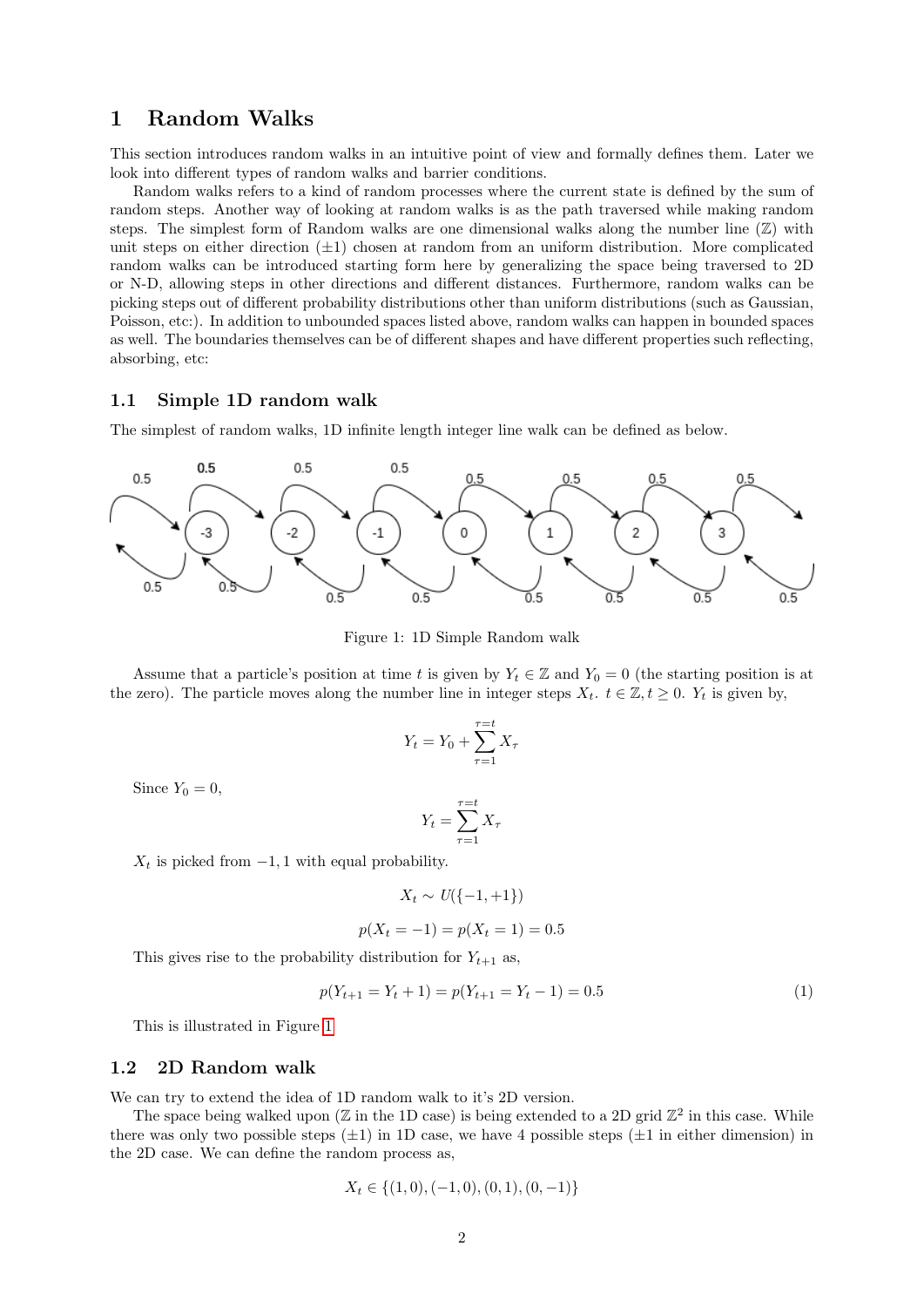$$
Y_0 = (0,0)
$$
  
\n
$$
X_t \sim U(\{(1,0), (-1,0), (0,1), (0,-1)\})
$$
  
\n
$$
\Rightarrow p(X_t) = (1,0) = (-1,0) = (0,1) = (0,-1) = \frac{1}{4}
$$

Figure Figure [2](#page-2-2) is an illustration of the 2D Random walk.

Application wise, most spatial information (maps, photographs) are 2D grids. Therefor, 2D random walks have a range of usecases. The example being discussed in this study (Random walker algorithm for image segmentation) is also based on the 2D random walk.



<span id="page-2-2"></span>Figure 2: 2D random walk without barriers

#### <span id="page-2-0"></span>1.3 Random walks with barriers

#### <span id="page-2-1"></span>1.3.1 1D case

In reality, we dont have infinitely large spaces for random walks. Therefore, we cannot practically talk about  $Y_t \in \mathbb{Z}$ . Instead we have to go for bounded spaces given by,

$$
Y_t \in \{y; y \in \mathbb{Z}, a \le y \le b\}
$$

When we introduce this barrier, we have to limit the possible steps near the boundary as well. There are multiple possible behaviors for barriers such as reflecting and absorbing.

Assume that there is an absorbing barrier at  $Y_t = a$  and a reflecting barrier at  $Y_t = b$ . This is illustrated in Figure [3.](#page-3-1) Their behavior can be mathematically represented as,

$$
Y_t = a \Rightarrow Y_{t+1} = a
$$

$$
Y_t = b \Rightarrow Y_{t+1} = b - 1
$$

This is achieved through limiting the steps. We started the simple random walk with only  $X_t \in \{\pm 1\}$ . But for absorbing barrier to exist, we need to introduce another new type of step. The new set of steps would be

$$
X_t \in \{-1, 0, +1\}
$$

. For reflecting barrier to exist, we need to allow only one step.

$$
X_t \in \{-1\}
$$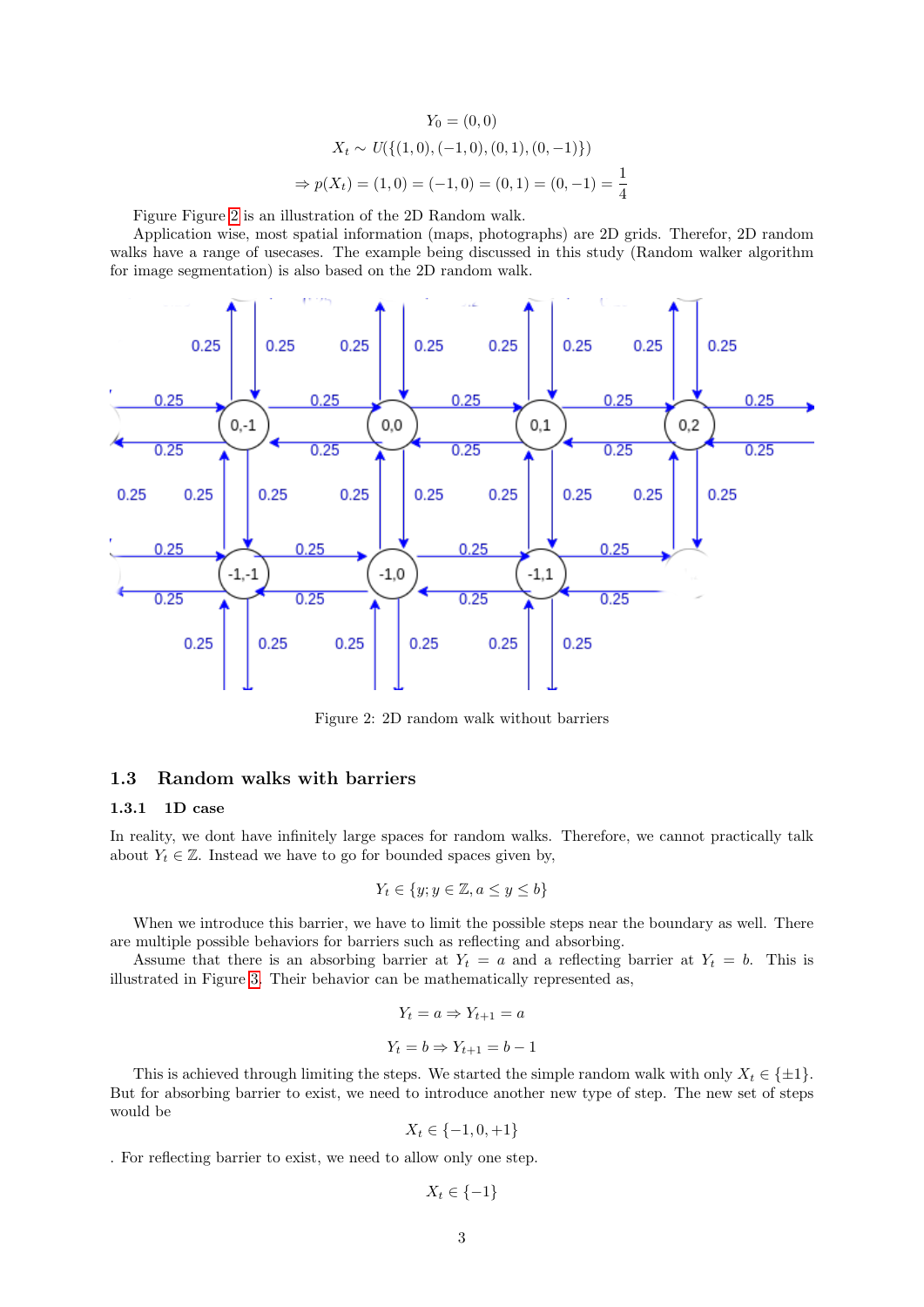

<span id="page-3-1"></span>Figure 3: 1D Random walk with barriers

We introduce this new type of steps only for the absorbing barrier and reflecting barrier.

$$
X_{t+1} \in \begin{cases} \{0\} & \text{if } Y_t = a \\ \{-1, +1\} & \text{if } a < Y_t < b \\ \{-1\} & \text{if } Y_t = b \end{cases}
$$

This gives rise to new step probabilities as well.

| $p(X_{t+1})$            | $p(Y_{t+1})$                                                                                         |
|-------------------------|------------------------------------------------------------------------------------------------------|
| $p(X_{t+1}=0)=1.0$      | $p(Y_{t+1} = a) = 1.0$                                                                               |
|                         | $(a,b)$ $p(X_{t+1} = -1) = p(X_{t+1} = 1) = 0.5$ $p(Y_{t+1} = Y_t - 1) = p(Y_{t+1} = Y_t + 1) = 0.5$ |
| $p(X_{t+1} = -1) = 1.0$ | $p(Y_{t+1} = b - 1) = 1.0$                                                                           |

#### <span id="page-3-0"></span>1.3.2 2D case

.

Similarly, we can introduce barriers for the 2D case as well. Here, we introduce an reflecting as a rectangle with corners  $(a_u, a_v), (b_u, a_v), (b_u, b_v), (a_u, b_v).$ 

We can define bounds for  $Y_t$  as

$$
Y_t \in \{ y = (u, v); y = (u, v) \in \mathbb{Z}^2, a_u \le u \le b_u, a_v \le v \le b_v \}
$$

Now we will assume that the barriers for  $u$  are reflecting and the barriers for  $v$  are absorbing. It is assumed that the absorbtion property takes precedence over the reflectance property. We will write the possible steps and their probabilities for this case.

$$
X_{t+1} \in \begin{cases} \{(0,0)\} & ; v_t \in \{a_v, b_v\} \\ \{(1,0)\} & ; u_t = a_u \text{ and } a_v < v_t < b_v \} \\ \{(-1,0)\} & ; u_t = b_u \text{ and } a_v < v_t < b_v \} \\ \{(-1,0), (1,0), (0,1), (0,-1)\} & ; a_u < u_t < b_u \text{ and } a_v < v_t < b_v \end{cases}
$$

Since all these steps are equi probable (the step is picked at random from the possible set of steps) we get the following probabilities.

| $u_{t}$                 | ${\rm V}_{t}$                                       | $p(X_{t+1})$                                   |
|-------------------------|-----------------------------------------------------|------------------------------------------------|
| $a_u \leq u_t \leq b_u$ | $v_t \in \{a_v, b_v\}$                              | $p(X_{t+1} = (0,0)) = 1.0$                     |
| $u_t = a_u$             | $a_v < v_t < b_v \{a_v, b_v\}$                      | $p(X_{t+1} = (1,0)) = 1.0$                     |
| $u_t = b_u$             | $a_v < v_t < b_v \{a_v, b_v\}$                      | $p(X_{t+1}=(-1,0))=1.0$                        |
|                         |                                                     | $p(X_{t+1}=(-1,0))=p(X_{t+1}=1,0)$             |
| $a_u < u_t < b_u$       | $a_v < v_t < b_v$                                   | $= p(X_{t+1} = (0, -1)) = p(X_{t+1} = (0, 1))$ |
|                         |                                                     | $= 0.25$                                       |
|                         | We can obtain the probabilities for $V_{\alpha}$ as |                                                |

We can obtain the probabilities for  $Y_{t+1}$  as

An illustration for this random walk is given in Figure [4](#page-4-0)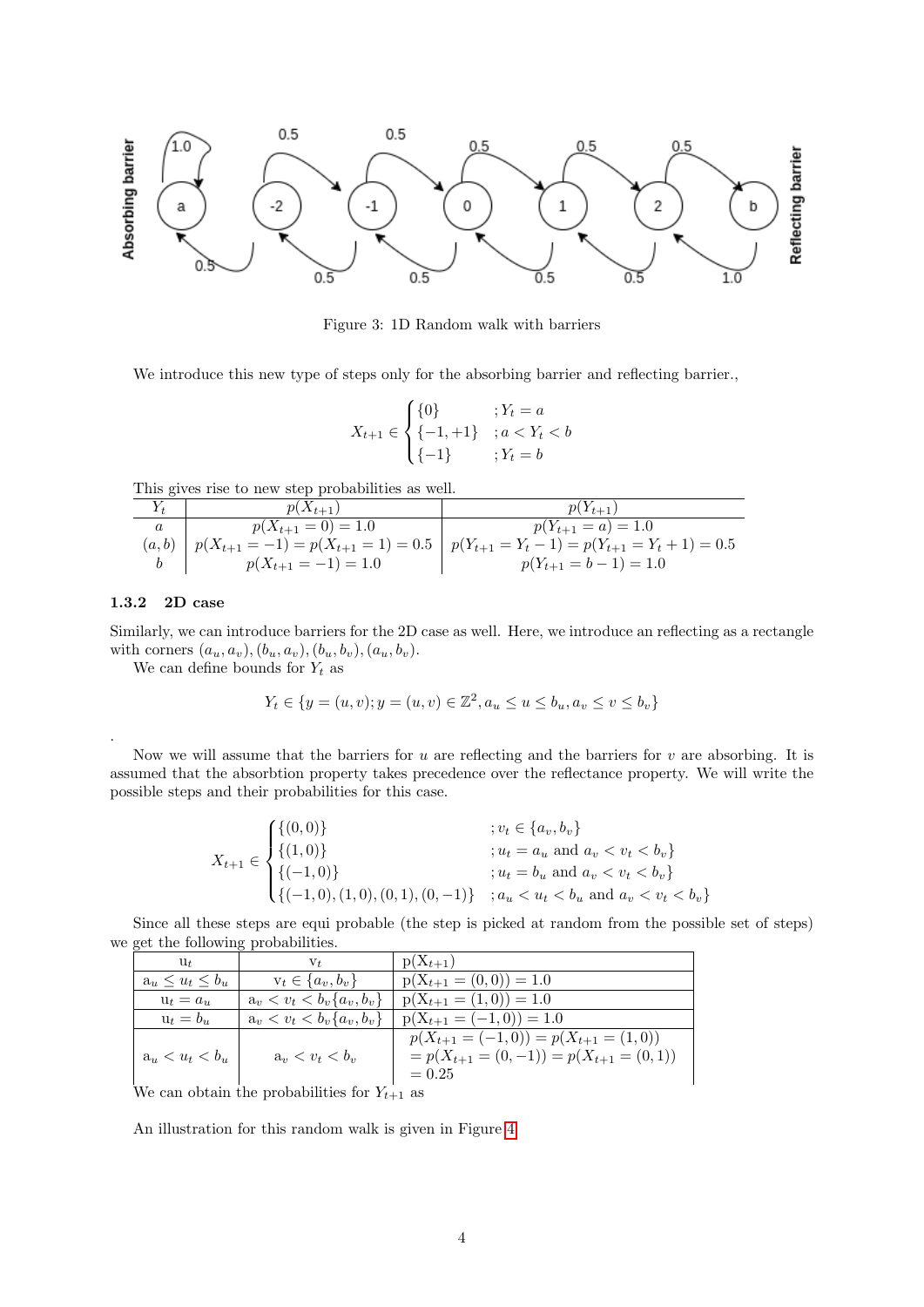

<span id="page-4-0"></span>Figure 4: 2D Random walk with barriers

| $u_t$                   | V+                             | $p(Y_{t+1})$                                                                                     |
|-------------------------|--------------------------------|--------------------------------------------------------------------------------------------------|
| $a_u \leq u_t \leq b_u$ | $v_t \in \{a_v, b_v\}$         | $p(X_{t+1} = (0,0)) = 1.0$                                                                       |
| $u_t = a_u$             | $a_v < v_t < b_v \{a_v, b_v\}$ | $p(X_{t+1} = (1,0)) = 1.0$                                                                       |
| $u_t = b_u$             | $a_v < v_t < b_v \{a_v, b_v\}$ | $p(X_{t+1}=(-1,0))=1.0$                                                                          |
| $a_u < u_t < b_u$       | $a_v < v_t < b_v$              | $p(X_{t+1}=(-1,0))=p(X_{t+1}=1,0)$<br>$= p(X_{t+1} = (0, -1)) = p(X_{t+1} = (0, 1))$<br>$= 0.25$ |

<span id="page-4-1"></span>Table 1: 2D Random walk with Barriers, transition probabilities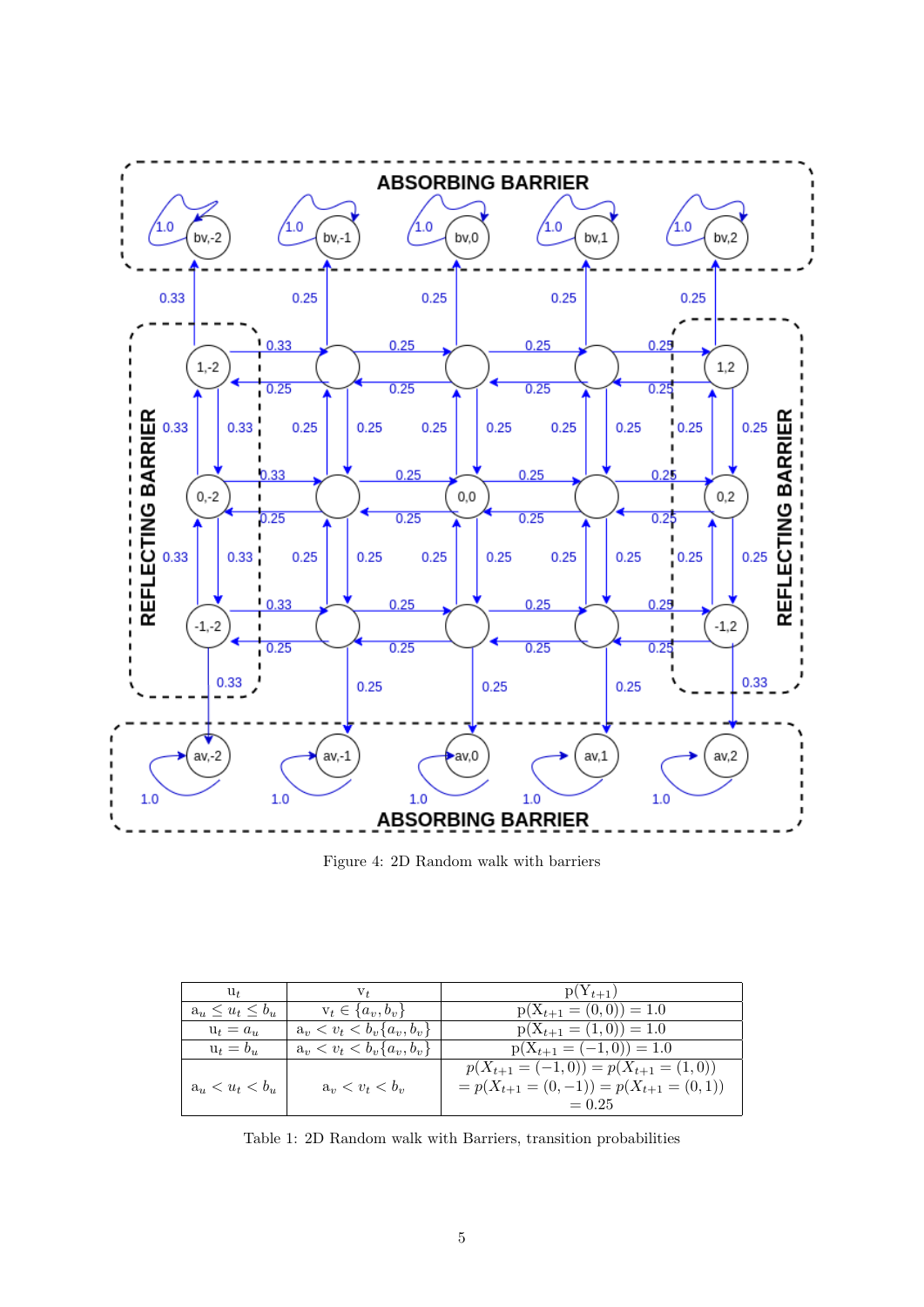## <span id="page-5-0"></span>2 Markov Processes

In this section we look at what the markov property of a random process is. Then we try to justify the markov property of the simplest random walk and a 2D random walk with barriers. This way, we establish the fact that random walks could be proven to be markov.

#### <span id="page-5-1"></span>2.1 Markov Property

Markov property refers to the memorylessness of a random process. The future states of a random process with Markov property is dependent only on the present state. This can be mathematically formulated as below.

Consider a random variable  $X_t$ . If the conditional probability of the future states depend on all the previous states, we can write it as,

$$
p(X_{t+1}) = f(X_t, X_{t-1}, X_{t-2}....)
$$

Here, we don't have the Markov property since we need all the previous states  $X_t, X_{t-1}, X_{t-2}$ ... to predict the next state.

If random variable  $X_t$  has the Markov property, it can be written as,

$$
p(X_{t+1}) = f(X_t)
$$

or using conditional probabilities as,

<span id="page-5-8"></span>
$$
p(X_{t+1}|X_t, X_{t-1}, X_{t-2}...) = p(X_{t+1}|X_t)
$$
\n<sup>(2)</sup>

#### <span id="page-5-2"></span>2.1.1 Markov Process

A Markov process (also known as a Markov chain) is a random process with discrete state spaces and discrete index sets whose random variables the Markov property.

#### <span id="page-5-3"></span>2.2 States of a Markov Process

This section describes the theory behind different definitions for states in Markov processes.

#### <span id="page-5-4"></span>2.2.1 Communicable states

Two states are considered communicable if there is a non zero probability of reaching either state starting from the other state.

#### <span id="page-5-5"></span>2.2.2 Transient states

A state is considered transient if there is a non zero probability for a markov chain starting at that state to return back to the state.

#### <span id="page-5-6"></span>2.2.3 Recurrent states

All states that are not transient are considered recurrent states. Note: A recurrent state is not a state with a non zero probability of returning to it (which is a broader set than recurrent states).

#### <span id="page-5-7"></span>2.3 Irreducibilityy of Markov Chains

An irreducible Markov chain is a chain where any state can be reached starting from any state. Markov chains with at least one absorbing state is not irreducible.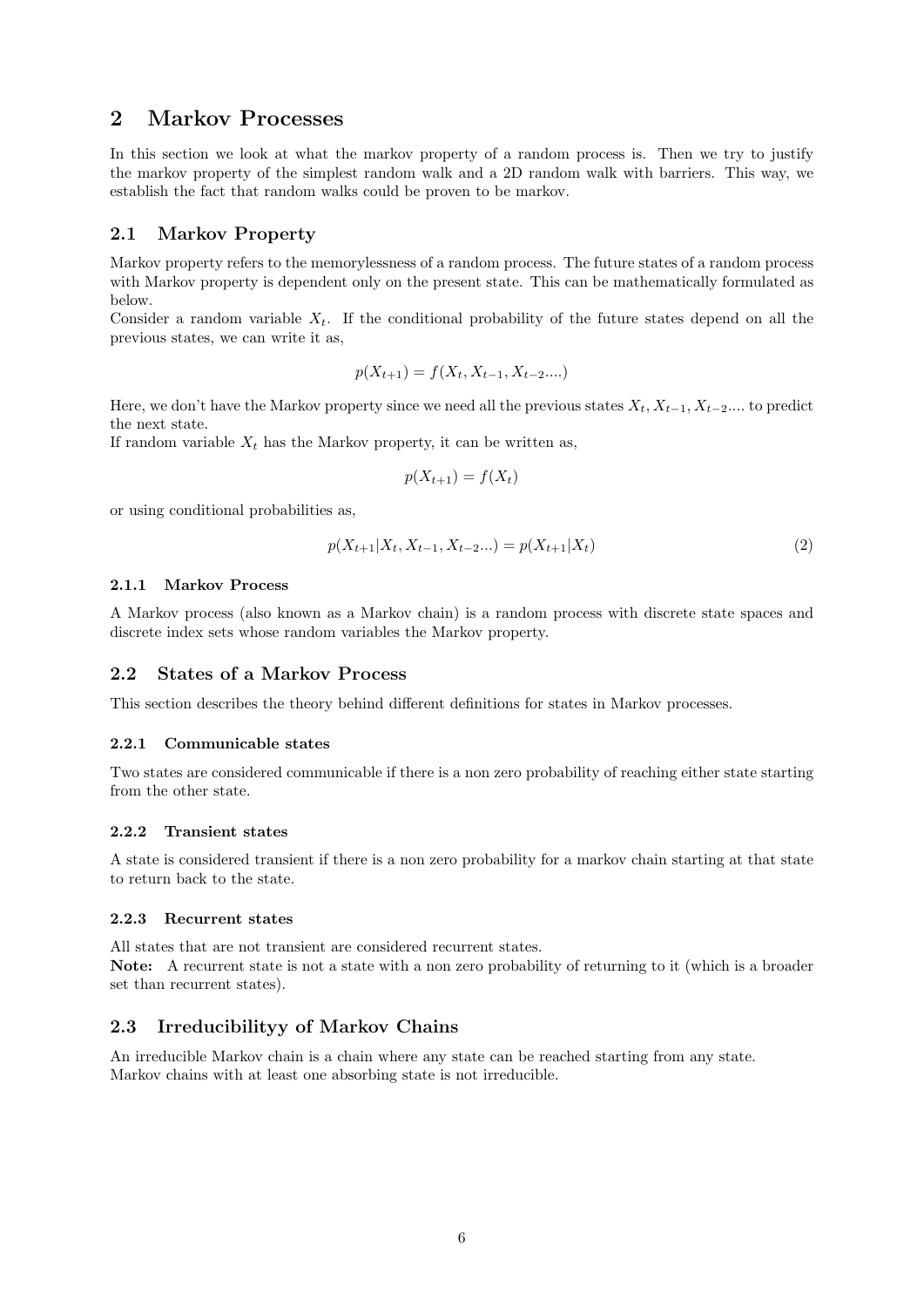#### <span id="page-6-0"></span>2.4 Stationary distributions

Intuitively, the stationary distribution is the convergent state of the Markov Chains. This can be formally defined as below.

Consider a random process with  $Y_t$  and  $p(Y_{t+1}|Y_t)$  taking usual meanings. Let T be the transition probability martix and where

$$
T_{i,j} = p(Y_{t+1} = j | Y_t = i)
$$

and  $\pi$  being the convergent probability distribution with

$$
\pi_i = p(\lim_{t \to \infty} Y_t = i)
$$

At steady state we have,

 $\pi = T\pi$ 

Irreducible Markov chains have a unique  $\pi$ .

Absorbing Markov chains (Markov chains with at least one absorbing state) may have multiple πs. But all these steady states have non zero probabilities only on the absorbing states.

### <span id="page-6-1"></span>3 Random Walks and Markov Properties

#### <span id="page-6-2"></span>3.1 Simple 1D random walk as a Markov Process

Equation [\(1\)](#page-1-3) can be rewritten as,

$$
p(Y_{t+1} = y | Y_t = y \pm 1) = 0.5
$$
 for all  $Y_{t-1}, Y_{t-2}, Y_{t-3}...$ 

This is of the same form as [\(2\)](#page-5-8).  $\Rightarrow$  Simple 1D random walk is a markov process.

The state of this markov process is  $Y_t$ . The state can take any value in  $\mathbb{Z}$ . We can graphically show the states and the transition probabilites between the states as in Figure ??.

Several observations we can make are,

- There are infinitely many states.
- Every state has inward probabilities.
- Every state has outward probabilities.

We can draw the following conclusions,

- All states (infinitely many) are recurrent states.
- Since this process has infinitely many states, there cannot exist a stationary distribution.
- All states are accessible from any starting state. Therefore, the markov chain is irreducible.

#### <span id="page-6-3"></span>3.2 2D random walk with Barriers as a markov process

In this section we try to look into the 2D random walk with barriers (absorbing and reflecting) as a Markov process. We use the same example discusses in Table [1.](#page-4-1) We can clearly see how  $p(Y_{t+1})$  is a function of  $Y_t = (u_t, v_t)$ . This can be written as,

$$
p(Y_{t+1}|Y_t) = p(Y_{t+1}|Y_t, Y_{t-1}, Y_{t-2}...)
$$

Since this equation satisfies the Markov property, 2D random walk with barriers is a Markov process.

Figure [1](#page-4-1) illustrates this process.

When considering the states in this markov chain, any walk starting at an absorbing barrier is going to be self contained. Therefore those states are recurrent.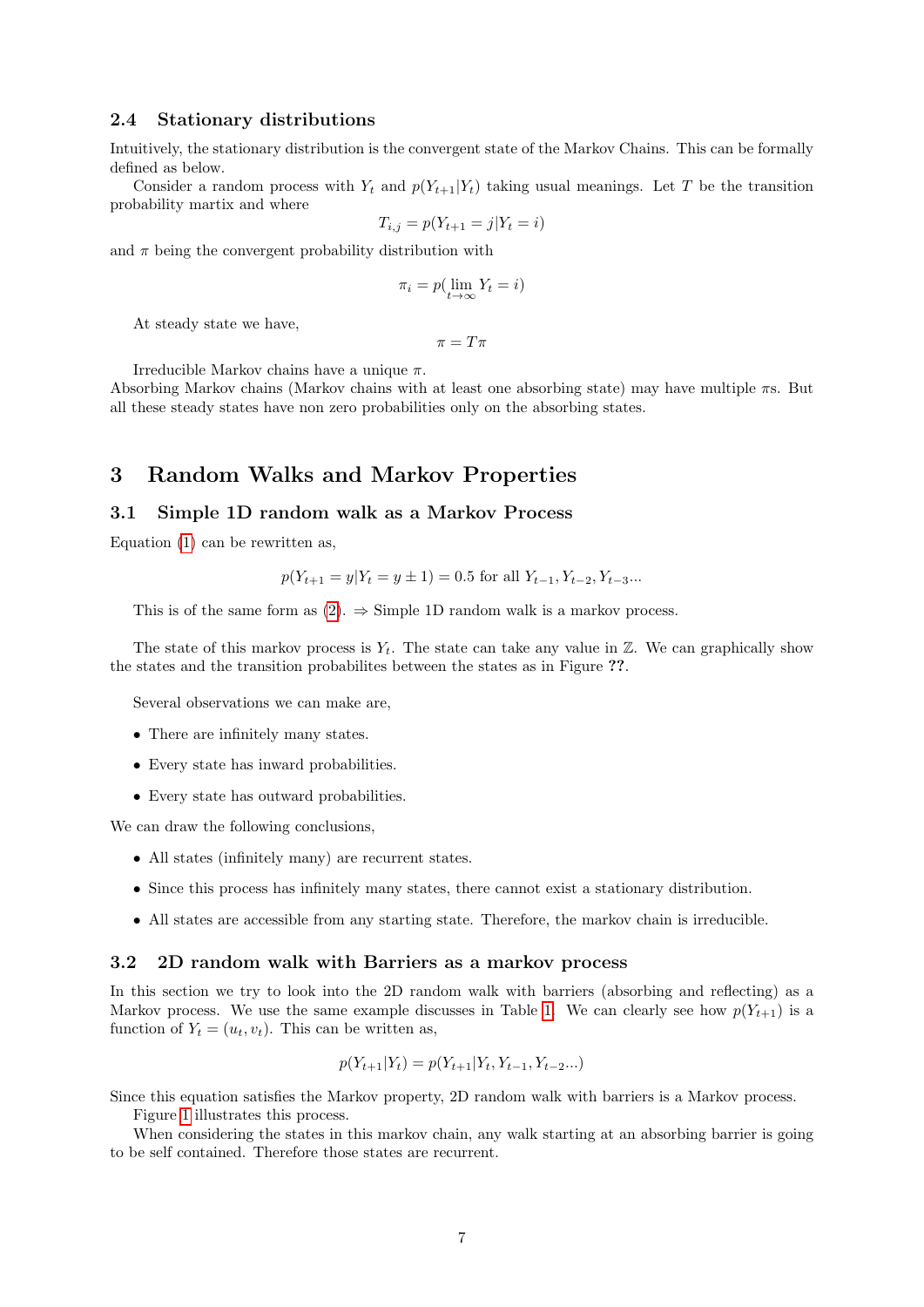Every walk staring from any other state has a non zero probability of going to the absorbing barrier and getting stuch there. Therefore, all other states are transient states.

An absorbing markov chain with a finite number of states is going to converge to a stationary distribution. At the stationary distribution, there will be non zero values on the absorbing states and every other state will be zero.

The stationary distribution is not unique because not all states are positive recurrent in this.

## <span id="page-7-0"></span>4 Application : Random Walker Algorithm for Image Segmentation

In this section we consider an application of random walks – Random walker algorithm for image segmentation. We try to formulate the image segmentation problem as a stochastic process. We bring in the image segmentation intuition to the transition matrix of the stochastic process. Then we prove that the process is a Markov chain. Finally, we look into the results obtained by the algorithm.

#### <span id="page-7-1"></span>4.1 Images

Images are 2D grids of pixels. Individual pixels may be monochromatic (scalars), RGB (3 dimensional vectors) or multi/hyper spectral (higher dimensional vectors. For this section, we consider RGB images. Assuming that they are of height H and width W, we can represent the image as  $I_{H\times W\times 3}$ .

#### <span id="page-7-2"></span>4.2 Segmentation

Segmentation is the process of splitting image pixels into different classes for a particular objective (e.g. segmenting by colour, background-foreground, texture, etc:.) Segmentation can also be considered as a pixelwise classification problem.

Usually, segments consist of blobs of connected pixels. Figure [5](#page-7-4) shows a practical case of image segmentation. Different colour shades are applied over different segments.



<span id="page-7-4"></span>Figure 5: Image segmentation example. The image is divided into multiple segments and labelled them by colours

#### <span id="page-7-3"></span>4.3 Mathematical formulation of image segmentation

We define a function f for image segmentation. The input images are considered to be  $I_{H\times W\times 3}$  and the output is considered to be a  $S_{H\times W}$  matrix with integers denoting the segment label for individual pixel.

$$
f: I_{H \times W \times 3} \longrightarrow S_{H \times W}
$$

 $f$  is dependent on a distance measure  $g$  between the pixels. In this study, we use the second norm of the difference between colour vectors as the distance.

$$
g(I_{(u_i, v_i)}, I_{(u_j, v_j)}) = ||I(u_i, v_i) - I(u_j, v_j)||
$$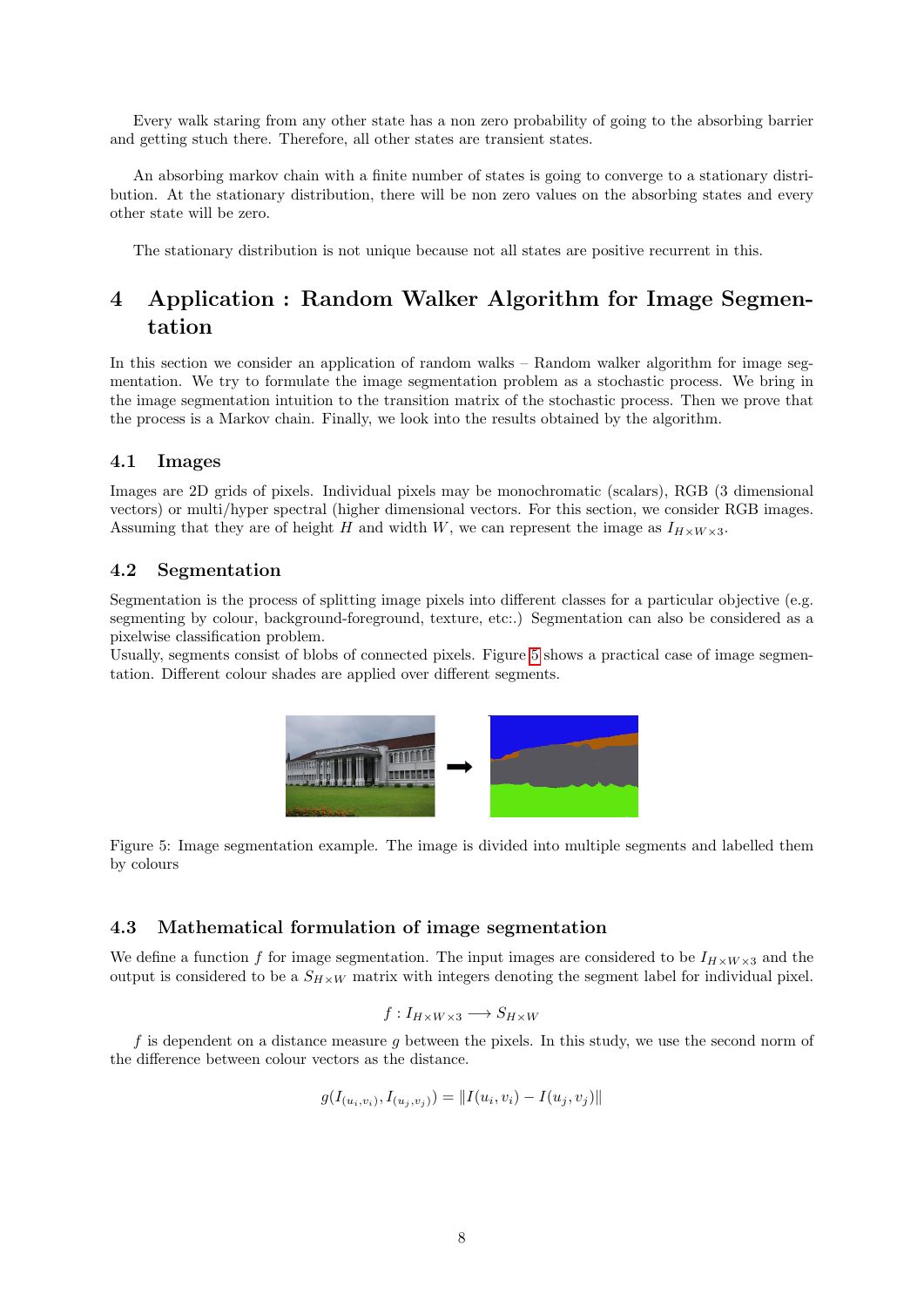| $u_t$                 | $v_t$                 | $X_{t+1}$                        |
|-----------------------|-----------------------|----------------------------------|
| $(u_t, v_t) \in N_0$  |                       | $\{(0,0)\}\$                     |
|                       | $\Omega$              | $\{(1,0),(0,1)\}\$               |
|                       | $W-1$                 | $\{(1,0),(0,-1)\}\$              |
| $H-1$                 | 0                     | $\{(-1,0),(0,1)\}\$              |
| $H-1$                 | $W-1$                 | $\{(-1,0),(0,-1)\}\$             |
| $\Omega$              | $1 \leq v_t \leq W-2$ | $\{(1,0),(0,1),(0,-1)\}\$        |
| $H-1$                 | $1 \leq v_t \leq W-2$ | $\{(-1,0),(0,1),(0,-1)\}\$       |
| $1 \le u_t \le H-2$   | $\Omega$              | $\{(-1,0),(1,0),(0,1)\}\$        |
| $1\leq u_t\leq H-2$   | W-1                   | $\{(-1,0), (1,0), (0,-1)\}\$     |
| $1 \leq u_t \leq H-2$ | $1\leq v_t\leq W-2$   | $\{(-1,0),(1,0),(0,-1),(0,1)\}\$ |

Table 2: Possible steps for random walkers

#### <span id="page-8-0"></span>4.4 Random Walker Algorithm

In order to solve formulated problem, we introduce an algorithm based on random walks. The algorithm design is as following,

- The image is considered to be a 2D grid with reflecting barriers on the edges.
- We require the used to input  $N_0$  (an arbitrary number) pixel's segment labels. These pixels should include at least one pixel from every segment. This is shown in Figure [6.](#page-9-0) The pixles marked 1, 2 are the user inputs. Rest of the pixels are to be segmented.
- Since there are  $H \times W$  pixels in the image and only  $N_0$  are labelled, we have  $HW N_0$  pixles to segment.

How the algorithm solves the problem is as following.

- 1. Initialize  $N_1 = HW N_0$  random walkers from the unlabelled pixels. An example is shown in Figure [7.](#page-9-1) We are initializing random walkers on top left and right.
- 2. Let the random walkers traverse the grid until they land on one of the originally labelled pixels. This is shown in Figure [8.](#page-10-0)
- 3. The starting pixel of the random walker gets the label of the labelled pixel it first reach.

We index the image with  $(0, 0)$  in the top left.  $(u, v)$  is situated u pixels down and v pixels right from the origin. The bottom right pixel is indexed as  $(H-1, W-1)$ .

The random walks are carried out by a transition probability matrix. That is generated by the following steps.

Consider a random walker at state  $Y_t = (u_t, v_t)$ .

Please note that the first  $N_0$  points are considered to be absorbing states.

In order to assign the probabilities  $p(X_{t+1})$ , we consider the difference of the pixels. Consider the case where  $Y_t = (u_t, v_t)$  and  $X_{t+1}|Y_t$  can take M values. The probability of the random walker picking a particular realization of  $X_{t+1}$  is given by,

<span id="page-8-1"></span>
$$
p(X_{t+1} = x_i) = \frac{e^{-|I(Y_t) - I(Y_t + x_i)|^2}}{\sum_{x_j \in X_{t+1}|Y_t} e^{-|I(Y_t) - I(Y_t + x_j)|^2}}
$$
(3)

Please note that the symbol  $X_{t+1}$  is used for the random variable and  $X_{t+1}|Y_t$  is used to denote the possible steps.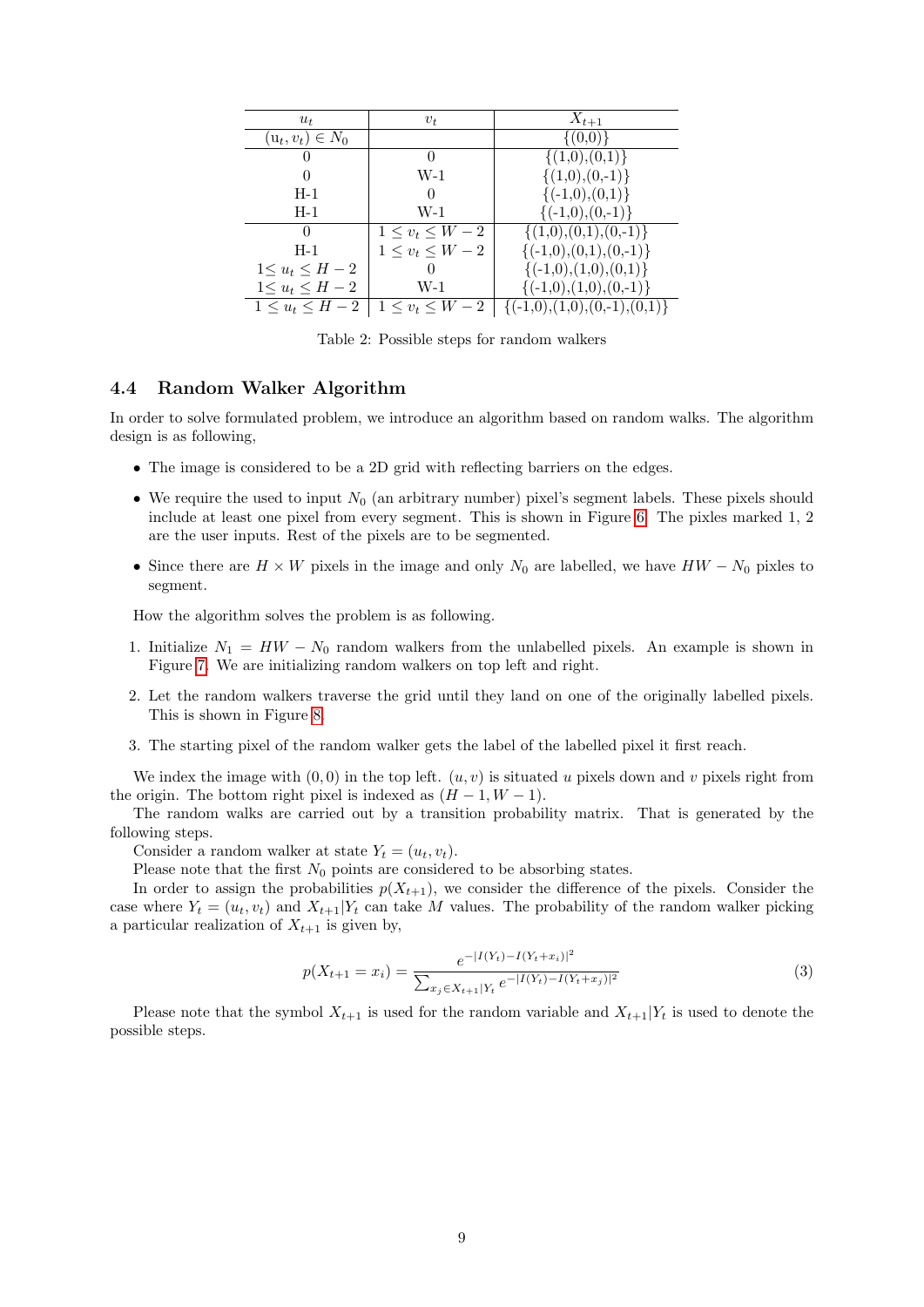

<span id="page-9-0"></span>Figure 6: The iunitialization of the Random Walker Algorithm. Individual pixels have colours. Two pixels have been assigned segments form user input.



<span id="page-9-1"></span>Figure 7: Two unlabelled pixels have been chosen to be segmented. We initalize random walks from tose pixels.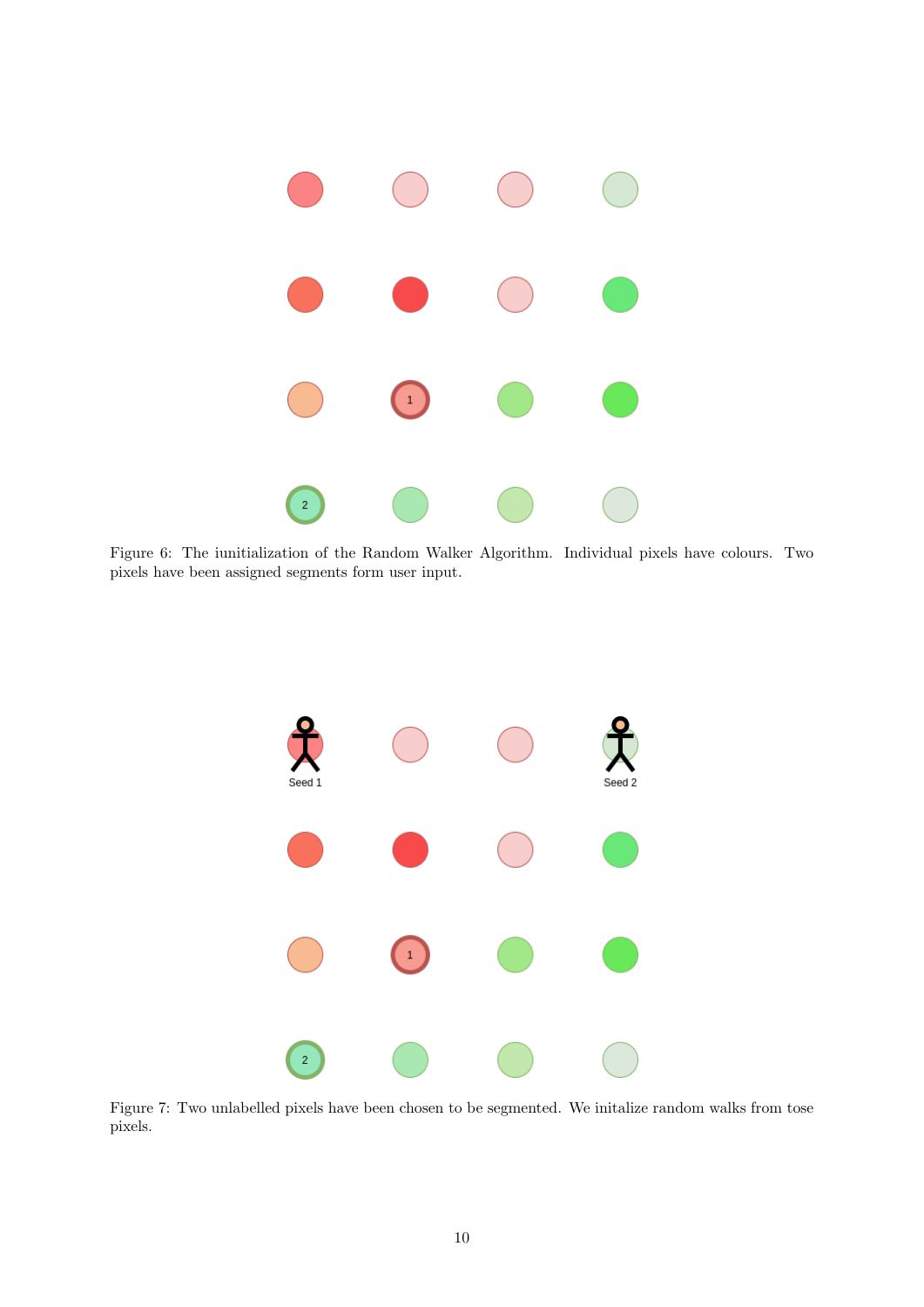

<span id="page-10-0"></span>Figure 8: Random walk step. We can see there is more probability for a random walk to stay in the same colour because of how transition probabilities are assigned by colour similarity. The edges of the 2D grid acts as reflecting barriers and the random walks cannot go out of those edges. The marked pixels act as absorbing barriers.



<span id="page-10-1"></span>Figure 9: States of the Random Walker Algorithm. Absorbing states have been marked. Every other state is a transient state.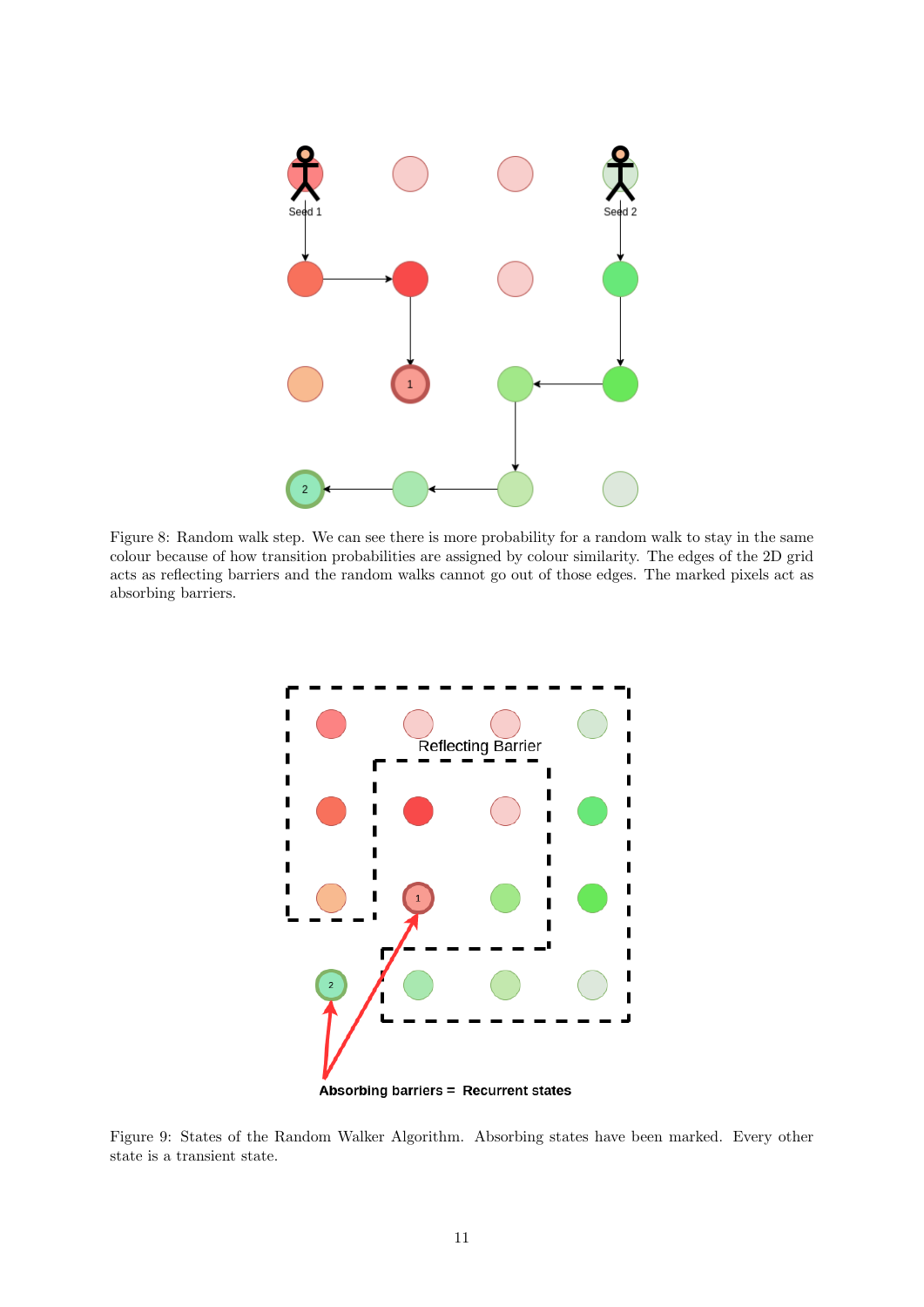### <span id="page-11-0"></span>4.5 Markov property of the Random Walker Algorithm (including classification of states and the stationary distribution)

We can derive an expression for  $Y_{t+1}$  from [\(3\)](#page-8-1) as given in

<span id="page-11-4"></span>
$$
p(Y_{t+1} = y_i | Y_t = y_k) = p(X_{t+1} = x_i); \text{Where } y_i = y_k + x_i
$$
\n
$$
p(Y_{t+1} = y_i | Y_t = y_k) = \frac{e^{-|I(y_i) - I(y_k)|^2}}{\sum_{x_j \in X_{t+1} | Y_t = y_i} e^{-|I(y_i) - I(y_j)|^2}}; \text{Where } y_j = y_i + x_j
$$
\n
$$
p(Y_{t+1} = y_i | Y_t = y_k) = f(y_i, y_k) \tag{4}
$$

[\(4\)](#page-11-4) is in the form of Markov property. Therefore the Random Walkder Algorithm can be considered as a case of Markov Chains.

This Markov Chain has absorbing states (initially labelled pixels). Any other pixel can reach such absorbing states. Therefore, this algorithm can be categorized as an absorbing Markov chain.

This algorithm also has the following properties.

- The absorbing states (the pixels that have a known label) are recurrent states.
- All other states are transient states.
- There are absorbing states in this system. No state can be reached from thsoe states. The Markov chain is not irreducible.
- There exists multiple stationary distributions. But all of them have a common property only absorbing states can have non zero probabilities.

The above information is clearly shown in Figure [9](#page-10-1)

Consider the set of stationary distributions S with possible stationary distributions  $\pi_i \in S$  and transition matrix T.

Assume that there are M absorbing states.  $S^M$  is the set of stationary distributions when all random walkers get absorbed to one such state. Let  $\pi_j \in S^M$  be a one hot vector (only 1 element is 1, every other element is zero) with 1 on the  $j^{th}$  absorbing state.

Every possible stationary distribution  $\pi_i \in S$  can be written as a linear combinarion of  $\pi_j \in S^M$ 

#### <span id="page-11-1"></span>4.6 Implementation and results of the Random Walker Algorithm

#### <span id="page-11-2"></span>4.6.1 Implementation

We implement the proposed algorithm using the following technologies as given in table below.

| Python | for scripting               |
|--------|-----------------------------|
| Numpy  | for numerical calculations  |
|        | $OpenCV$ for image handling |
|        |                             |

The code in given in Appendix.

#### <span id="page-11-3"></span>4.6.2 Experiments and Results

As an example for the performance of the implemented algorithm, we show the results from Figure [5](#page-7-4) as the ground truth.

The process is shown in Figure [10.](#page-12-0) We start with 4 segments and manually mark 20 pixels for each segment (left). Then we initalize random walker algorithm. The segments given by random walkers according to the stationary distribution they converge to is given in Figure [10.](#page-12-0)

It can be seen that the algorithm is not good at segmenting such structures (with fine features).

Then we look at a simpler image of an aquarium for segmentation in Figure [11.](#page-12-1) The results obtained are adequate.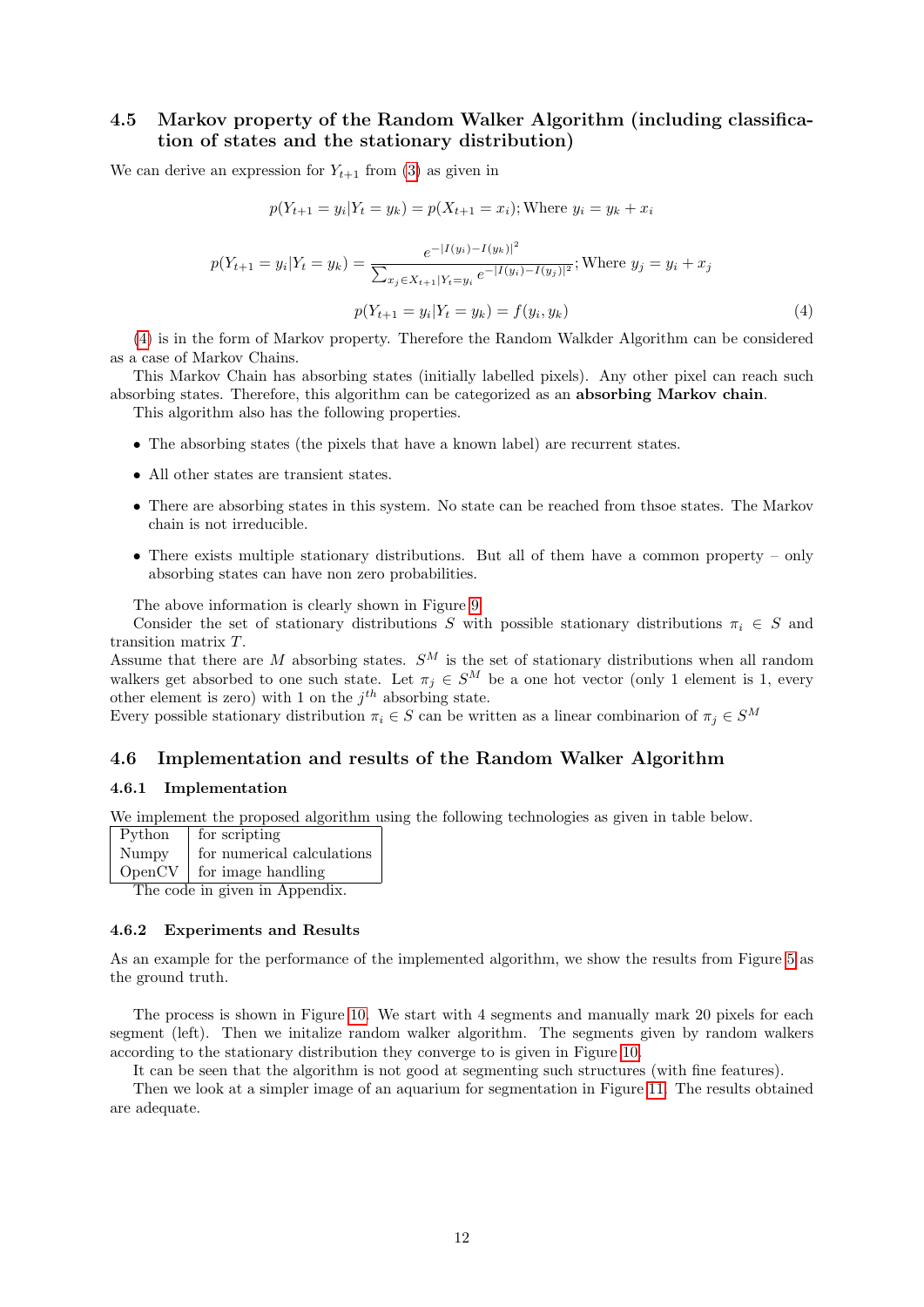<span id="page-12-0"></span>

Figure 10: Performance of the Random Walker Algorithm on the Pradeniya Photograph

<span id="page-12-1"></span>

Figure 11: Performance of the Random Walker Algorithm on the Aquarium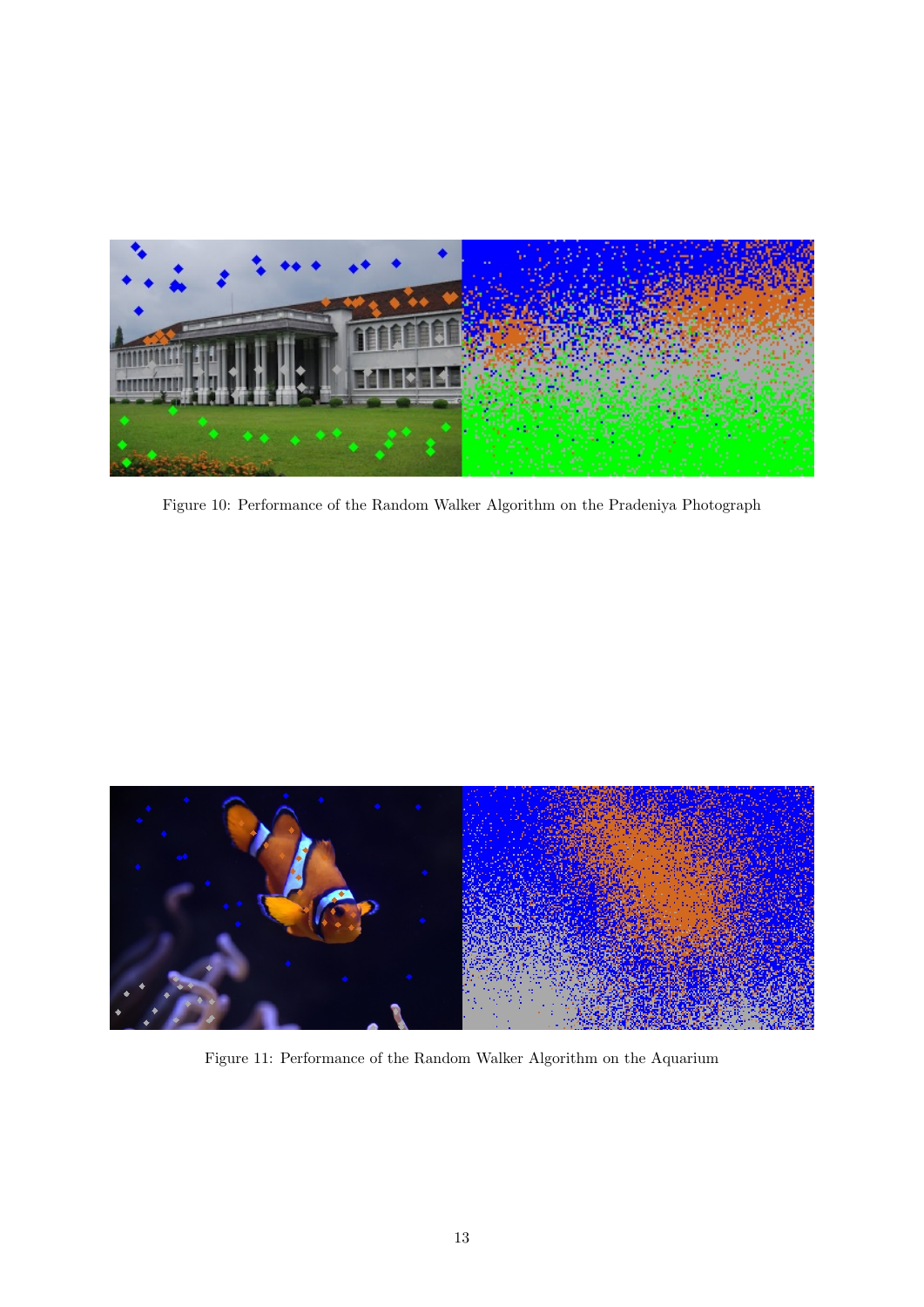## References

- [1] Leo Grady. Random walks for image segmentation. IEEE transactions on pattern analysis and machine intelligence, 28(11):1768–1783, 2006.
- [2] Robert G Gallager. Markov chains with countably infinite state spaces. In Discrete Stochastic Processes, pages 149–186. Springer, 1996.
- [3] Russell Gerrard. Random Walks. City, University of London, 2020.
- [4] Shuchi Chawla. CS787: Advanced Algorithms Lecture 15: Random walks and Markov chains. University of Wisconsin - Madison, 2020.

## <span id="page-13-0"></span>5 Appendix

```
' ' ' ' '
```

```
EM509 : Stochastic Processes Project
    Random Walker Algorithm for Image Segmentation
    E/14/158qih a nj a y a t i l a k a f a t l e n q f d o t j p d n f d o t l a c f d o t l l k2020 - 07 - 06, , ,
import cv2 as cv
import argparse
import numpy as np
import random
FACTOR = 0.5COLORS= [[255 ,0 ,0] ,[30 ,105 ,210] ,[169 ,169 ,169] ,[0 ,255 ,0]]
# Blue , Brown , Grey , Green
def down(x):
    return int(x∗ FACTOR)
def up(x):
    return int(x/FACTOR)
def mouse_callback (event, x, y, flags, params):
    if event ==1:
        clicks.append ([x,y])
        print(clicks)
def getVal(y,x,ar):
    if x<0 or y <0 or y> = ar.\,\text{shape}[0] or x> = ar.\,\text{shape}[1]:return np.array ([-1000.0, -1000.0, -1000.0])
    else:
        return ar[y,x ,:]
if __name__=="__main__":
    args=argparse . ArgumentParser ()
    args.add_argument("−i","−−input",dest="input",type=str)
    args.add_argument("−n","−−noSegments",dest="noSegments",type=int)
    args=args. parse args ()
    img=cv.imread(args.input)
    noSegments =args. noSegments
```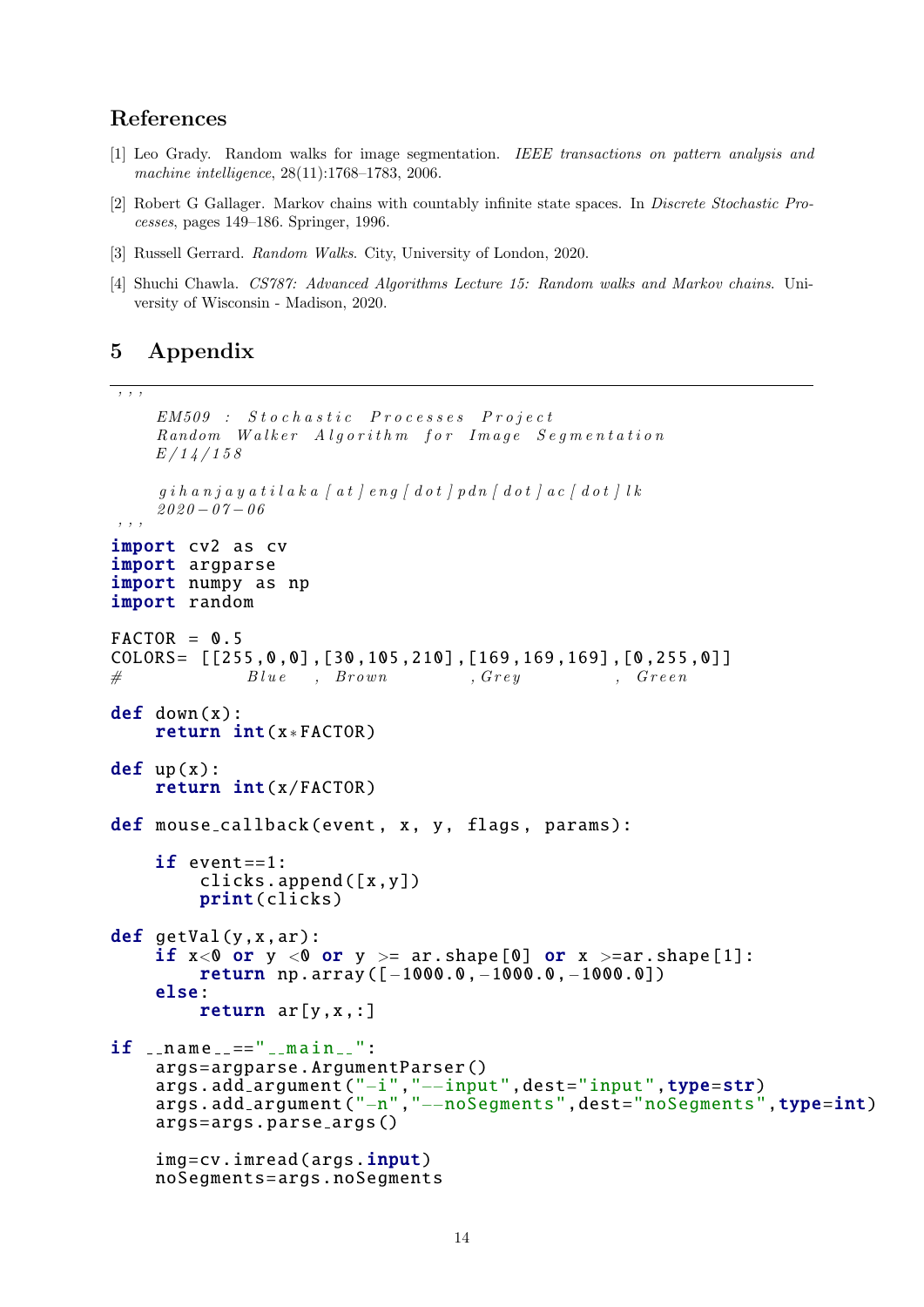```
labelledPixelsXY =[]
noPixels = int(str(input("No pixels being marked?: ')).strip())
```

```
\#>>>>> Interactive input for initially marked pixels
for n in range(noSegments):
    print("NOW WE ARE IN SEGMENT",n)
    cv.imshow("image",img)
    clicks =[]
    cv. setMouseCallback ('image', mouse callback )
    while True:
        if len(clicks) == noPixels:
            break
        cv.waitKey (1)
    labelledPixelsXY .append(clicks)
    clicks =[]
```
print( labelledPixelsXY )

```
\#>>>>>>>> Save the initial markings
imgCopy=np.array(img)
for n in range(noSegments):
    for i in range(len(labelledPixelsXY[n])):
        print(imgCopy , labelledPixelsXY [n][i], 2,COLORS[n],3)
        cv.circle(imgCopy, (labelledPixelsXY[n][i][0],\
            labelledPixelsXY [n][i][1]) , 2,COLORS[n],3)
```

```
\# \gg \gg \gg \gg Resize the image to save computational time
imgOriginal =np.array(img)
img = img / 255.0img=cv\text{ }resize(\text{img }, (int(\text{img } . \text{shape } [1]*FACTOR)+1, \setminusint(img.shape [0]*FACTOR)+1))
```

```
initiallyMarked = np.zeros ((img.shape [0], img.shape [1]), dtype = np.int)initiallyMarked .fill(−1)
segments=np.zeros ((img.shape [0], img.shape [1]), dtype=np.int)
segments.fill(−1)
cumilativeProbability@http://www.left = np.zeros((img.shape [0], \setminus ...))img.shape [1],4),dtype=np.float)
```

```
\# Generate the transition probabilites based on pixel similarity
for y in range(img.shape[0]):
    for x in range (img. shape [1]):
        urdl = \lceil getVal(y-1, x, img), getVal(y, x+1, img), \ranglegetVal(y+1,x,img),getVal(y,x−1,img )]
        nonNormalizedProbURDL =[]
        for a in range(4):
             tt=np.mean(np.abs(urdl[a]-img[y,x,:]))
             tt=np.exp(-1∗np.power(tt,2))
             nonNormalizedProbURDL .append(tt)
        nonNormalizedProbURDL =np.array( nonNormalizedProbURDL )
        normalizedProbURDL = \
```